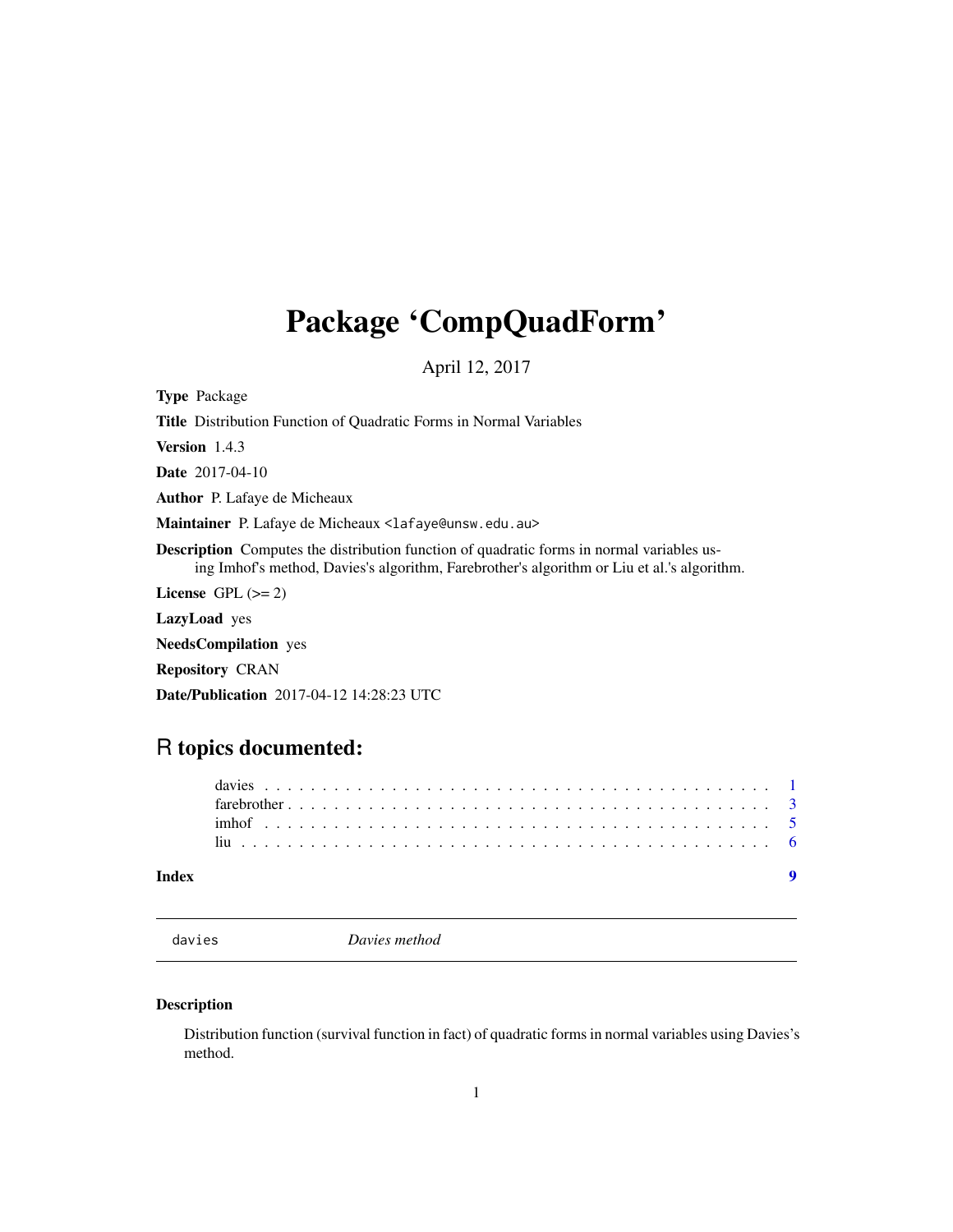#### Usage

```
davies(q, lambda, h = rep(1, length(lambda)), delta = rep(0,
         length(lambda)), sigma = 0, lim = 10000, acc = 0.0001)
```
#### Arguments

| q      | value point at which distribution function is to be evaluated                                                                                                                           |
|--------|-----------------------------------------------------------------------------------------------------------------------------------------------------------------------------------------|
| lambda | the weights $\lambda_1, \lambda_2, , \lambda_n$ , i.e. distinct non-zero characteristic roots of $A\Sigma$                                                                              |
| h      | respective orders of multiplicity $n_i$ of the $\lambda$ s                                                                                                                              |
| delta  | non-centrality parameters $\delta_i^2$ (should be positive)                                                                                                                             |
| sigma  | coefficient $\sigma$ of the standard Gaussian                                                                                                                                           |
| lim    | maximum number of integration terms. Realistic values for 'lim' range from<br>1,000 if the procedure is to be called repeatedly up to 50,000 if it is to be called<br>only occasionally |
| acc    | error bound. Suitable values for 'acc' range from 0.001 to 0.00005 which should<br>be adequate for most statistical purposes.                                                           |

#### Details

Computes  $P[Q > q]$  where  $Q = \sum_{j=1}^{r} \lambda_j X_j + \sigma X_0$  where  $X_j$  are independent random variables having a non-central  $chi^2$  distribution with  $n_j$  degrees of freedom and non-centrality parameter  $delta_j^2$  for  $j = 1, ..., r$  and  $X_0$  having a standard Gaussian distribution.

#### Value

| trace  | vector, indicating performance of procedure, with the following components: 1:<br>absolute value sum, 2: total number of integration terms, 3: number of integra-<br>tions, 4: integration interval in main integration, 5: truncation point in initial<br>integration, 6: standard deviation of convergence factor term, 7: number of cy- |
|--------|--------------------------------------------------------------------------------------------------------------------------------------------------------------------------------------------------------------------------------------------------------------------------------------------------------------------------------------------|
|        | cles to locate integration parameters                                                                                                                                                                                                                                                                                                      |
| ifault | fault indicator: 0: no error, 1: requested accuracy could not be obtained, 2:<br>round-off error possibly significant, 3: invalid parameters, 4: unable to locate<br>integration parameters                                                                                                                                                |
| Qq     | P[Q > q]                                                                                                                                                                                                                                                                                                                                   |

#### Author(s)

Pierre Lafaye de Micheaux (<lafaye@dms.umontreal.ca>) and Pierre Duchesne (<duchesne@dms.umontreal.ca>)

#### References

P. Duchesne, P. Lafaye de Micheaux, Computing the distribution of quadratic forms: Further comparisons between the Liu-Tang-Zhang approximation and exact methods, *Computational Statistics and Data Analysis*, Volume 54, (2010), 858-862

Davies R.B., Algorithm AS 155: The Distribution of a Linear Combination of chi-2 Random Variables, Journal of the Royal Statistical Society. Series C (Applied Statistics), 29(3), p. 323-333, (1980)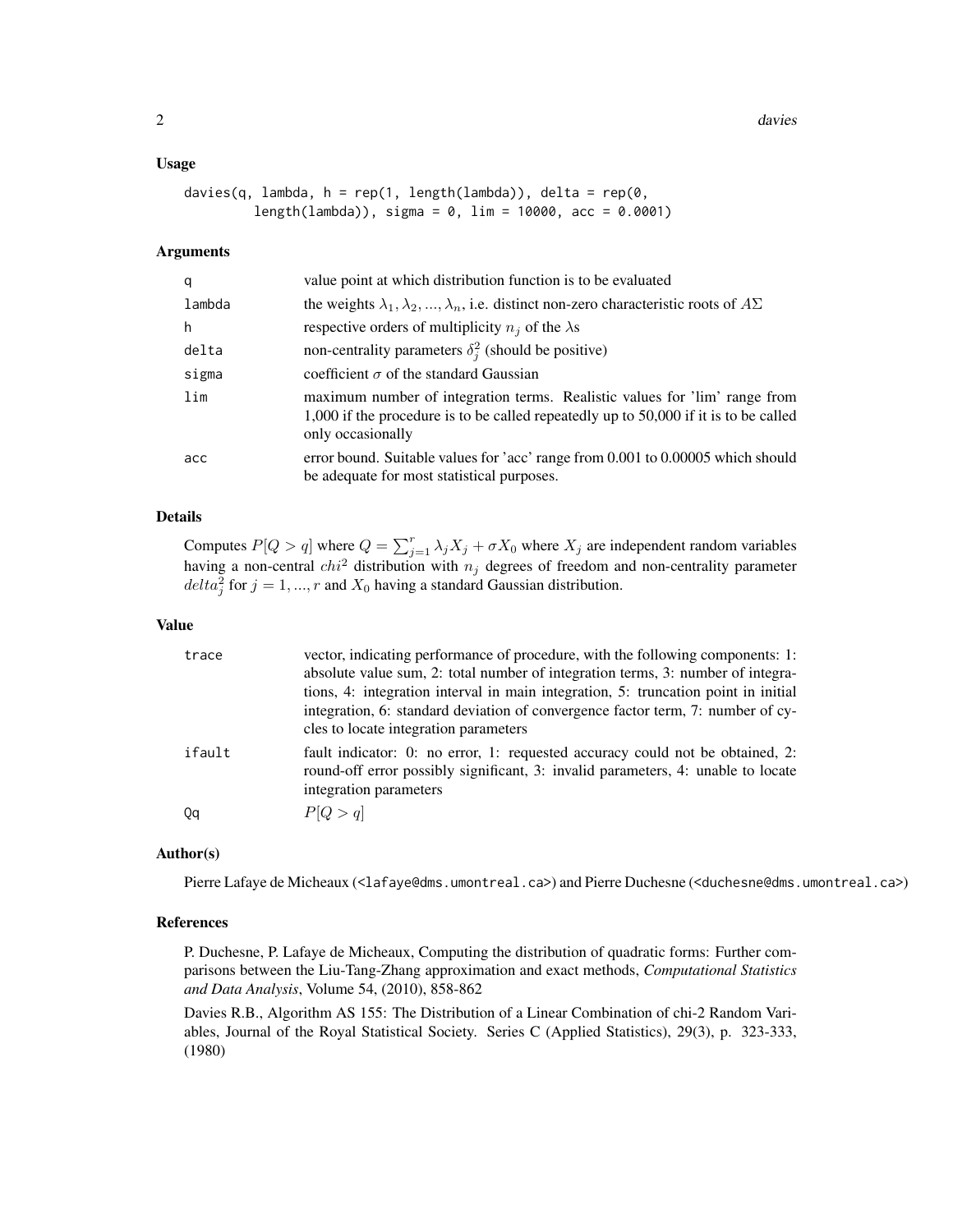#### <span id="page-2-0"></span>farebrother 3

#### Examples

```
# Some results from Table 3, p.327, Davies (1980)
round(1 - davies(1, c(6, 3, 1), c(1, 1, 1))$Qq, 4)
round(1 - davies(7, c(6, 3, 1), c(1, 1, 1))$Qq, 4)
round(1 - davies(20, c(6, 3, 1), c(1, 1, 1))$Qq, 4)
round(1 -្) -1) - davies(2, c(6, 3, 1), c(2, 2, 2))$Qq, 4)
round(1 - davies(20, c(6, 3, 1), c(2, 2, 2))$Qq, 4)
round(1 - \text{davies}(60, c(6, 3, 1), c(2, 2, 2))$Qq, 4)
round(1 - davies(10, c(6, 3, 1), c(6, 4, 2))$Qq, 4)
round(1 - davies(50, c(6, 3, 1), c(6, 4, 2))$Qq, 4)
round(1 - davies(120, c(6, 3, 1), c(6, 4, 2))$Qq, 4)
round(1 - davies(20, c(7, 3), c(6, 2), c(6, 2))$Qq, 4)
round(1 - davies(100, c(7, 3), c(6, 2), c(6, 2))$Qq, 4)
round(1 - davies(200, c(7, 3), c(6, 2), c(6, 2))$Qq, 4)
round(1 - davies(10, c(7, 3), c(1, 1), c(6, 2))$Qq, 4)
round(1 - davies(60, c(7, 3), c(1, 1), c(6, 2))$Qq, 4)
round(1 - davies(150, c(7, 3), c(1, 1), c(6, 2))$Qq, 4)
round(1 - davies(70, c(7, 3, 7, 3), c(6, 2, 1, 1), c(6, 2, 6, 2))$Qq, 4)
round(1 - davies(160, c(7, 3, 7, 3), c(6, 2, 1, 1), c(6, 2, 6, 2))$Qq, 4)
round(1 - davies(260, c(7, 3, 7, 3), c(6, 2, 1, 1), c(6, 2, 6, 2))$Qq, 4)
round(1 - davies(-40, c(7, 3, -7, -3), c(6, 2, 1, 1), c(6, 2, 6,
2))$Qq, 4)
round(1 - davies(40, c(7, 3, -7, -3), c(6, 2, 1, 1), c(6, 2, 6, 2))$Qq,
4)
round(1 - davies(140, c(7, 3, -7, -3), c(6, 2, 1, 1), c(6, 2, 6,
2))$Qq, 4)
# You should sometimes play with the 'lim' parameter:
davies(0.00001,lambda=0.2)
imhof(0.00001,lambda=0.2)$Qq
davies(0.00001,lambda=0.2, lim=20000)
```
farebrother *Ruben/Farebrother method*

#### Description

Distribution function (survival function in fact) of quadratic forms in normal variables using Farebrother's algorithm.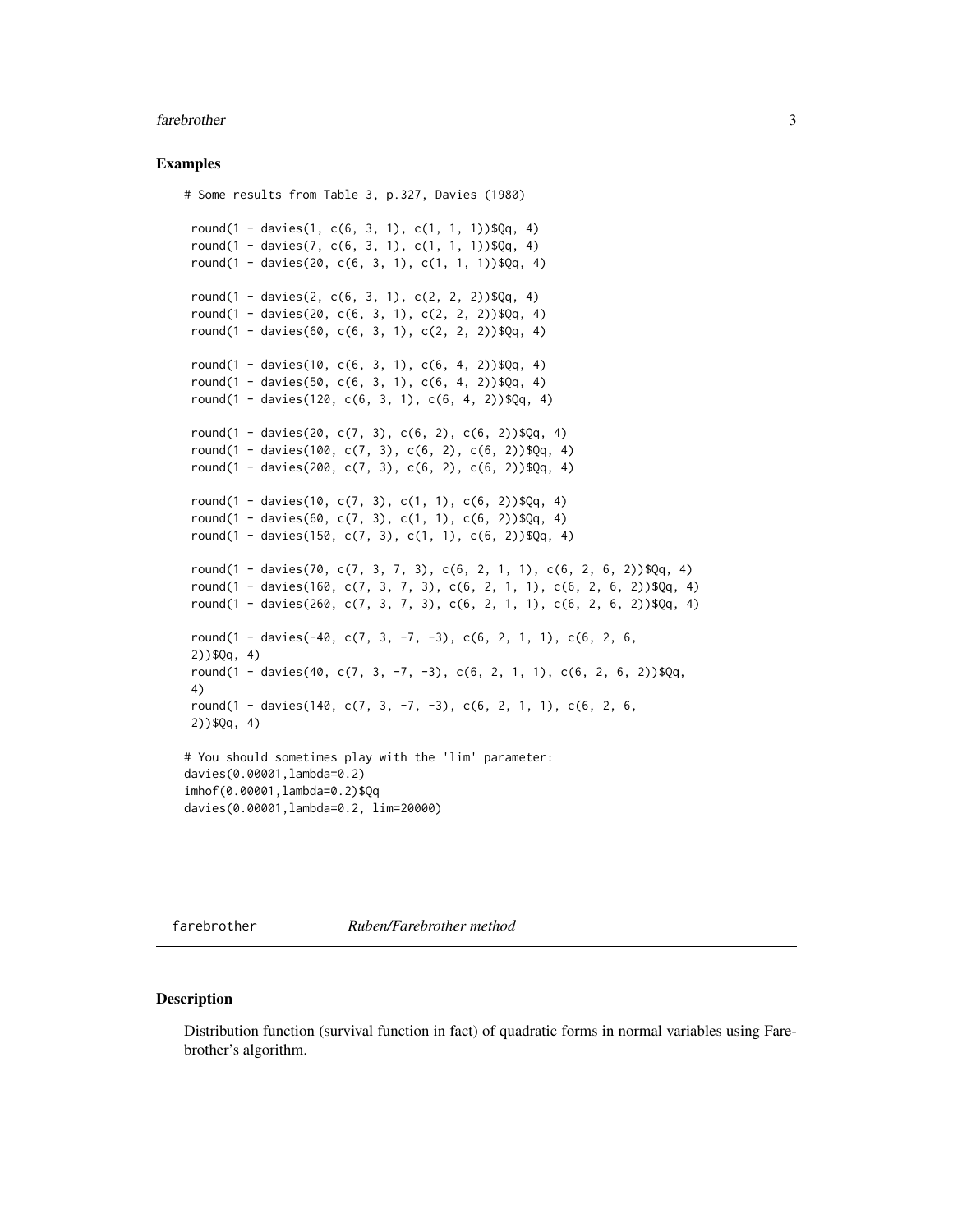#### Usage

```
farebrother(q, lambda, h = rep(1, length(lambda)),delta = rep(0, length(lambda)), maxit = 100000,
            eps = 10^(-10), mode = 1)
```
#### Arguments

| q      | value point at which distribution function is to be evaluated                                                  |
|--------|----------------------------------------------------------------------------------------------------------------|
| lambda | the weights $\lambda_1, \lambda_2, , \lambda_n$ , i.e. the distinct non-zero characteristic roots of $A\Sigma$ |
| h      | vector of the respective orders of multiplicity $m_i$ of the $\lambda$ s                                       |
| delta  | the non-centrality parameters $\delta_i$ (should be positive)                                                  |
| maxit  | the maximum number of term K in equation below                                                                 |
| eps    | the desired level of accuracy                                                                                  |
| mode   | if 'mode' > 0 then $\beta = mode * \lambda_{min}$ otherwise $\beta = \beta_B = 2/(1/\lambda_{min} +$           |
|        | $1/\lambda_{max}$ )                                                                                            |

#### Details

Computes P[Q>q] where  $Q = \sum_{j=1}^n \lambda_j \chi^2(m_j, \delta_j^2)$ . P[Q<q] is approximated by  $\sum_k = 0^{K-1} a_k P[\chi^2(m+1)]$  $2k$ )  $\lt q/\beta$  where  $m = \sum_{j=1}^{n} m_j$  and  $\beta$  is an arbitrary constant (as given by argument mode).

#### Value

| dnsty  | the density of the linear form                                          |
|--------|-------------------------------------------------------------------------|
| ifault | the fault indicator. -i: one or more of the constraints $\lambda_i > 0$ |

,  $m_i > 0$  and  $\delta_i^2 \ge 0$  is not satisfied. 1: non-fatal underflow of  $a_0$ . 2: one or more of the constraints

 $n > 0$ ,  $q > 0$ , maxit  $> 0$  and  $eps > 0$  is not satisfied. 3: the current estimate of the probability is greater than 2. 4: the required accuracy could not be obtained in 'maxit' iterations. 5: the value returned by the procedure does not satisfy  $0 \leq RUBEN \leq 1$ . 6: 'dnsty' is negative. 9: faults 4 and 5. 10: faults 4 and 6. 0: otherwise.

 $Qq$   $P[Q > q]$ 

#### Author(s)

Pierre Lafaye de Micheaux (<lafaye@dms.umontreal.ca>) and Pierre Duchesne (<duchesne@dms.umontreal.ca>)

#### References

P. Duchesne, P. Lafaye de Micheaux, Computing the distribution of quadratic forms: Further comparisons between the Liu-Tang-Zhang approximation and exact methods, *Computational Statistics and Data Analysis*, Volume 54, (2010), 858-862

Farebrother R.W., Algorithm AS 204: The distribution of a Positive Linear Combination of chisquared random variables, Journal of the Royal Statistical Society, Series C (applied Statistics), Vol. 33, No. 3 (1984), p. 332-339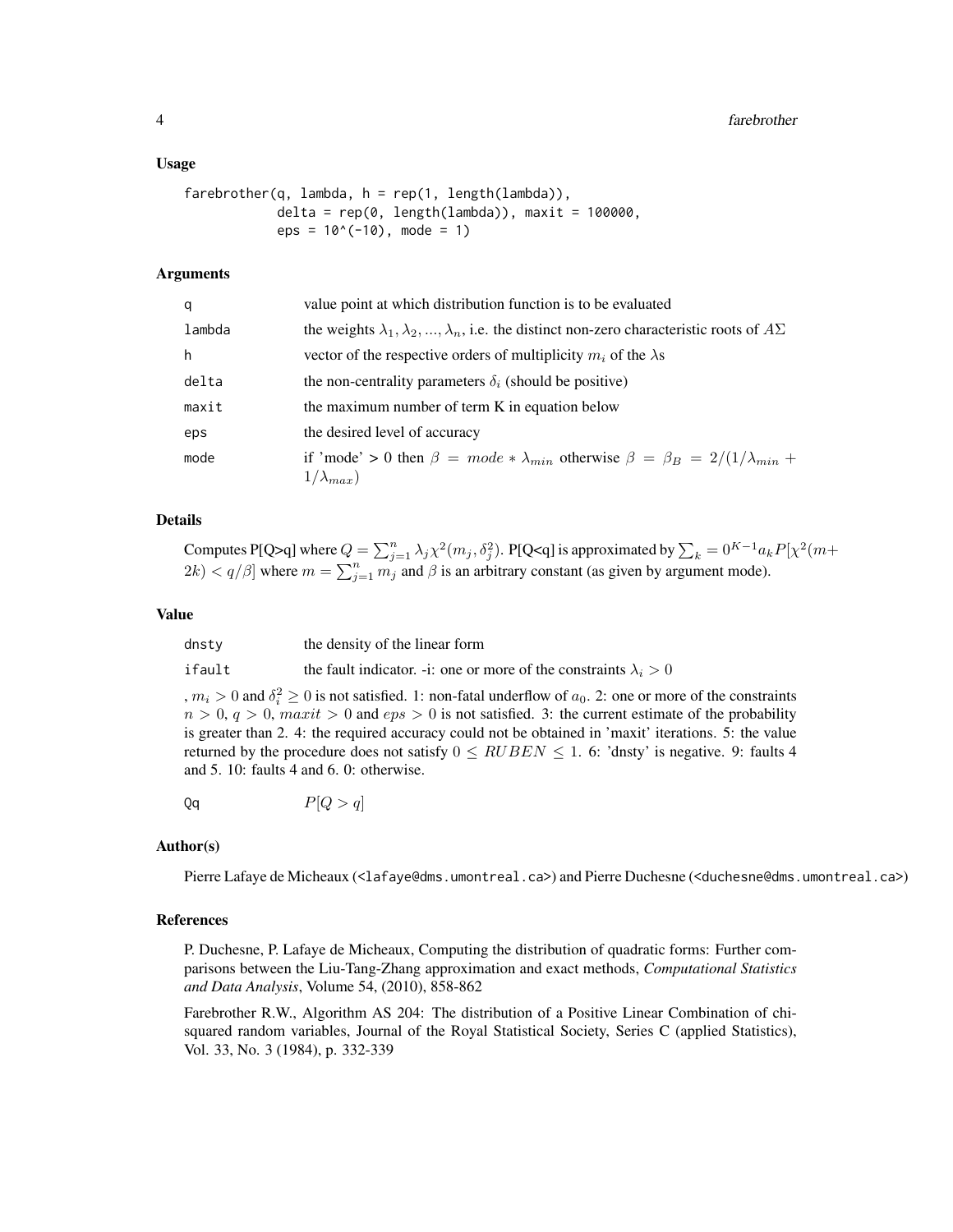#### <span id="page-4-0"></span>imhof 5

#### Examples

# Some results from Table 3, p.327, Davies (1980)

```
1 - farebrother(1, c(6, 3, 1), c(1, 1, 1), c(0, 0, 0))$Qq
```
imhof *Imhof method.*

#### Description

Distribution function (survival function in fact) of quadratic forms in normal variables using Imhof's method.

#### Usage

```
imhof(q, lambda, h = rep(1, length(lambda)),delta = rep(0, length(lambda)),epsabs = 10^*(-6), epsrel = 10^*(-6), limit = 10000)
```
#### Arguments

| q      | value point at which the survival function is to be evaluated                                       |
|--------|-----------------------------------------------------------------------------------------------------|
| lambda | distinct non-zero characteristic roots of $A\Sigma$                                                 |
| h      | respective orders of multiplicity of the $\lambda$ s                                                |
| delta  | non-centrality parameters (should be positive)                                                      |
| epsabs | absolute accuracy requested                                                                         |
| epsrel | relative accuracy requested                                                                         |
| limit  | determines the maximum number of subintervals in the partition of the given<br>integration interval |

#### Details

Let  $\mathbf{X} = (X_1, \dots, X_n)'$  be a column random vector which follows a multidimensional normal law with mean vector 0 and non-singular covariance matrix  $\Sigma$ . Let  $\mu = (\mu_1, \dots, \mu_n)'$  be a constant vector, and consider the quadratic form

$$
Q = (\boldsymbol{x} + \boldsymbol{\mu})' \boldsymbol{A} (\boldsymbol{x} + \boldsymbol{\mu}) = \sum_{r=1}^{m} \lambda_r \chi^2_{h_r; \delta_r}.
$$

The function imhof computes  $P[Q > q]$ .

The  $\lambda_r$ 's are the distinct non-zero characteristic roots of  $A\Sigma$ , the  $h_r$ 's their respective orders of multiplicity, the  $\delta_r$ 's are certain linear combinations of  $\mu_1, \ldots, \mu_n$  and the  $\chi^2_{h_r;\delta_r}$  are independent  $\chi^2$ -variables with  $h_r$  degrees of freedom and non-centrality parameter  $\delta_r$ . The variable  $\chi^2_{h,\delta}$  is defined here by the relation  $\chi^2_{h,\delta} = (X_1 + \delta)^2 + \sum_{i=2}^h X_i^2$ , where  $X_1, \ldots, X_h$  are independent unit normal deviates.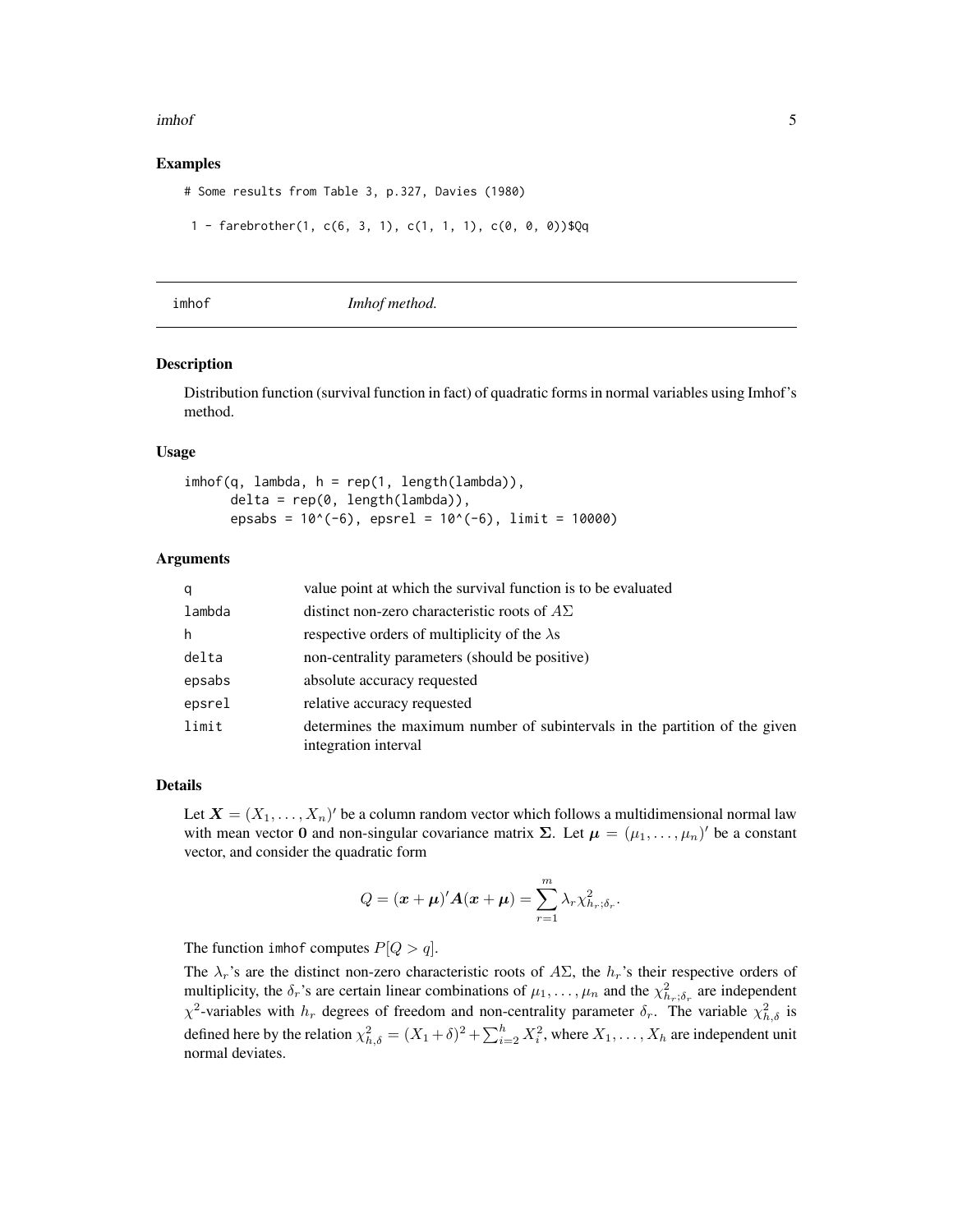#### <span id="page-5-0"></span>Value

| Оa     | P Q>q                                                                                             |
|--------|---------------------------------------------------------------------------------------------------|
| abserr | estimate of the modulus of the absolute error, which should equal or exceed absolute<br>- result) |

#### Author(s)

Pierre Lafaye de Micheaux (<lafaye@dms.umontreal.ca>) and Pierre Duchesne (<duchesne@dms.umontreal.ca>)

#### References

P. Duchesne, P. Lafaye de Micheaux, Computing the distribution of quadratic forms: Further comparisons between the Liu-Tang-Zhang approximation and exact methods, *Computational Statistics and Data Analysis*, Volume 54, (2010), 858-862

J. P. Imhof, Computing the Distribution of Quadratic Forms in Normal Variables, *Biometrika*, Volume 48, Issue 3/4 (Dec., 1961), 419-426

#### Examples

```
# Some results from Table 1, p.424, Imhof (1961)
# Q1 with x = 2
round(imhof(2, c(0.6, 0.3, 0.1))$Qq, 4)
# Q2 with x = 6round(imhof(6, c(0.6, 0.3, 0.1), c(2, 2, 2))$Qq, 4)
# Q6 with x = 15
round(imhof(15, c(0.7, 0.3), c(1, 1), c(6, 2))$Qq, 4)
```
liu *Liu's method*

#### Description

Distribution function (survival function in fact) of quadratic forms in normal variables using Liu et al.'s method.

#### Usage

```
liu(q, lambda, h = rep(1, length(lambda)),delta = rep(0, length(lambda)))
```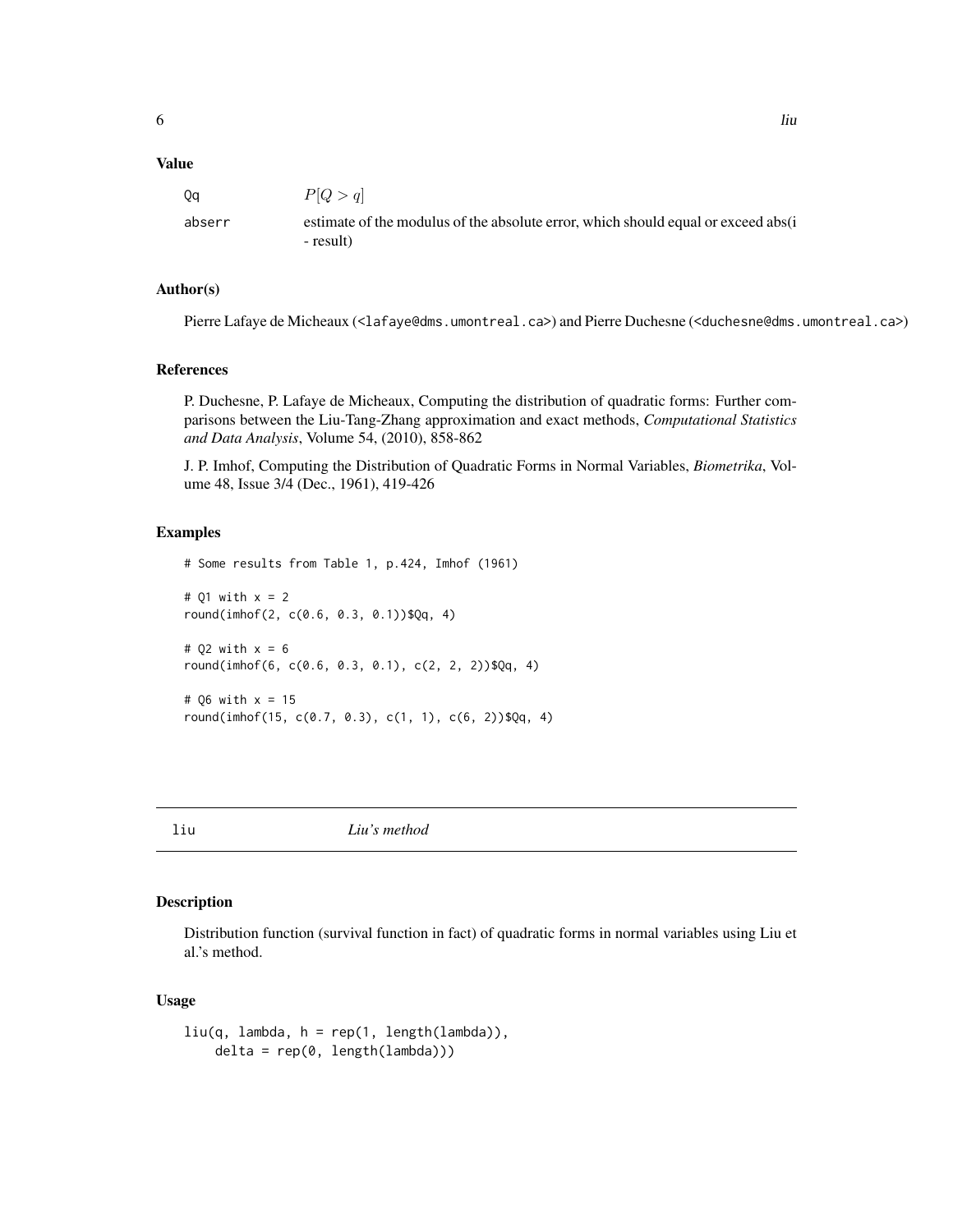#### Arguments

| q      | value point at which the survival function is to be evaluated                 |
|--------|-------------------------------------------------------------------------------|
| lambda | distinct non-zero characteristic roots of $A\Sigma$ , i.e. the $\lambda_i$ 's |
| h.     | respective orders of multiplicity $h_i$ 's of the $\lambda$ 's                |
| delta  | non-centrality parameters $\delta_i$ 's (should be positive)                  |

#### Details

New chi-square approximation to the distribution of non-negative definite quadratic forms in noncentral normal variables.

Computes  $P[Q > q]$  where  $Q = \sum_{j=1}^{n} \lambda_j \chi^2(h_j, \delta_j)$ .

This method does not work as good as the Imhof's method. Thus Imhof's method should be recommended.

#### Value

 $Qq$   $P[Q > q]$ 

#### Author(s)

Pierre Lafaye de Micheaux (<lafaye@dms.umontreal.ca>) and Pierre Duchesne (<duchesne@dms.umontreal.ca>)

#### References

P. Duchesne, P. Lafaye de Micheaux, Computing the distribution of quadratic forms: Further comparisons between the Liu-Tang-Zhang approximation and exact methods, *Computational Statistics and Data Analysis*, Volume 54, (2010), 858-862

H. Liu, Y. Tang, H.H. Zhang, A new chi-square approximation to the distribution of non-negative definite quadratic forms in non-central normal variables, *Computational Statistics and Data Analysis*, Volume 53, (2009), 853-856

#### Examples

```
# Some results from Liu et al. (2009)
# Q1 from Liu et al.
round(liu(2, c(0.5, 0.4, 0.1), c(1, 2, 1), c(1, 0.6, 0.8)), 6)
round(liu(6, c(0.5, 0.4, 0.1), c(1, 2, 1), c(1, 0.6, 0.8)), 6)
round(liu(8, c(0.5, 0.4, 0.1), c(1, 2, 1), c(1, 0.6, 0.8)), 6)
# Q2 from Liu et al.
round(liu(1, c(0.7, 0.3), c(1, 1), c(6, 2)), 6)
round(liu(6, c(0.7, 0.3), c(1, 1), c(6, 2)), 6)
round(liu(15, c(0.7, 0.3), c(1, 1), c(6, 2)), 6)
# Q3 from Liu et al.
round(liu(2, c(0.995, 0.005), c(1, 2), c(1, 1)), 6)
round(liu(8, c(0.995, 0.005), c(1, 2), c(1, 1)), 6)
round(liu(12, c(0.995, 0.005), c(1, 2), c(1, 1)), 6)
```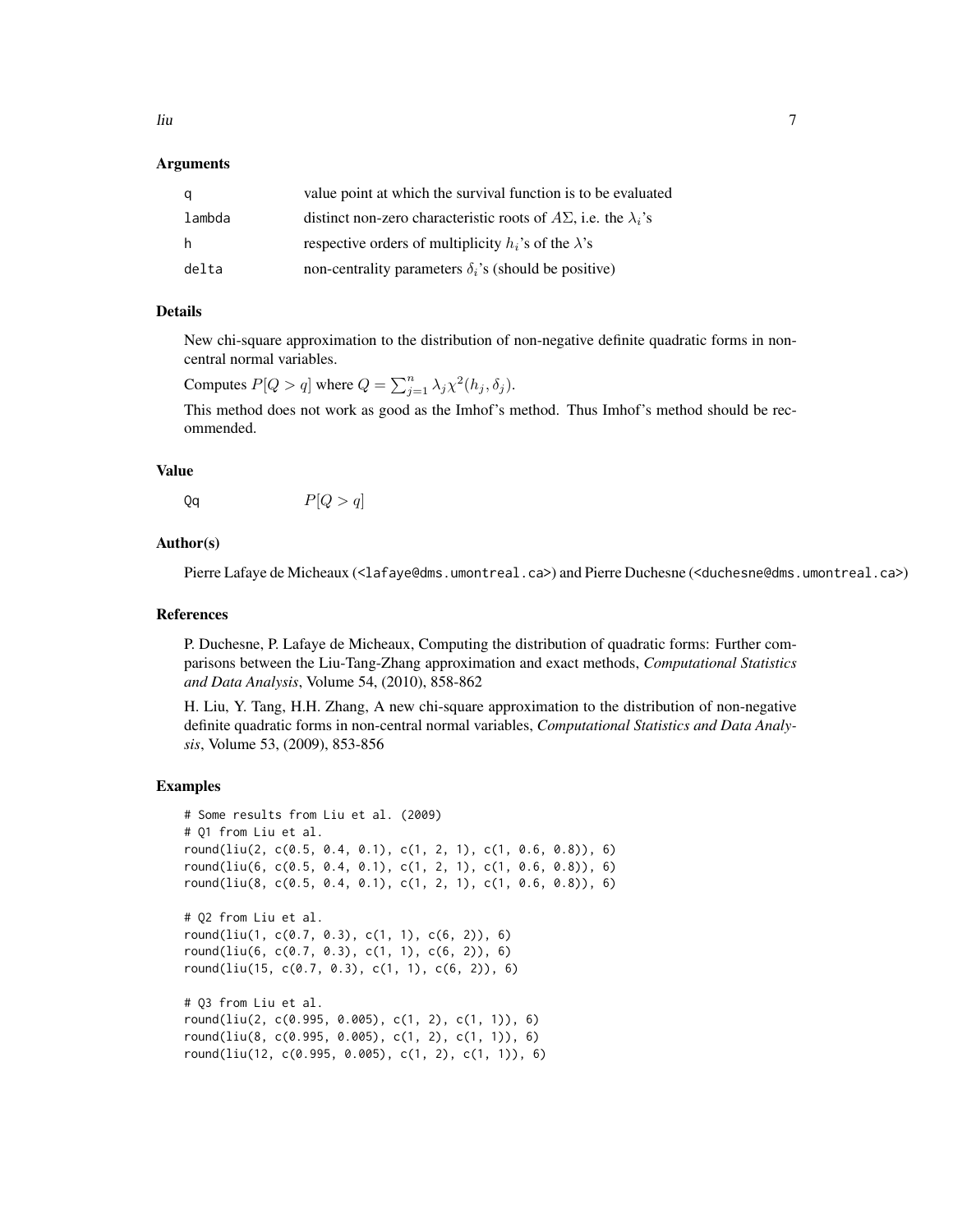# Q4 from Liu et al. round(liu(3.5, c(0.35, 0.15, 0.35, 0.15), c(1, 1, 6, 2), c(6, 2, 6, 2)), 6) round(liu(8, c(0.35, 0.15, 0.35, 0.15), c(1, 1, 6, 2), c(6, 2, 6, 2)), 6) round(liu(13, c(0.35, 0.15, 0.35, 0.15), c(1, 1, 6, 2), c(6, 2, 6, 2)), 6)

8 liu